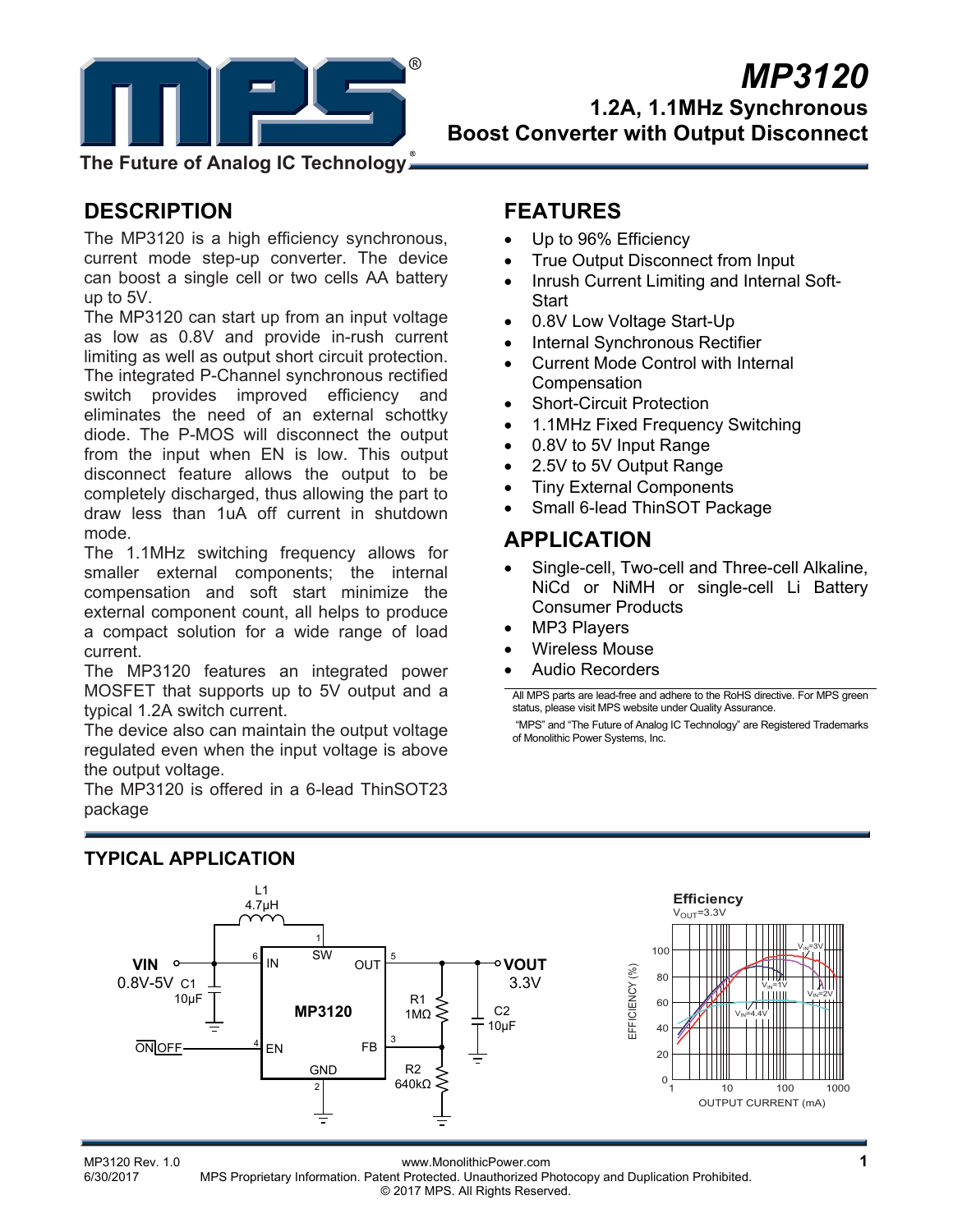

### **ORDERING INFORMATION**

| <b>Part Number*</b> | Package | Top Marking | Free Air Temperature $(T_A)$ |  |
|---------------------|---------|-------------|------------------------------|--|
| MP3120DJ            |         | 9Α          | 85°C                         |  |

\* For Tape & Reel, add suffix –Z (eg. MP3120DJ–Z).

For RoHS compliant packaging, add suffix –LF (eg. MP3120DJ–LF–Z)

# **PACKAGE REFERENCE**



# **ABSOLUTE MAXIMUM RATINGS (1)**

| Continuous Power Dissipation $(T_A = +25^{\circ}C)^{(2)}$ |  |
|-----------------------------------------------------------|--|
|                                                           |  |
| Operation temperature $T_A$ -40°C to +85°C                |  |
| Junction temperature $T_1$ -40°C to + 125°C               |  |
|                                                           |  |
|                                                           |  |
|                                                           |  |

### *Recommended Operating Conditions* **(3)**

Supply Voltage VIN ............................. 0.8V to 5V Operating Junct. Temp  $(T_J)$ .....  $-40^{\circ}$ C to +125 $^{\circ}$ C

### *Thermal Resistance* **(4)** *θJA θJC*

TSOT23-6…………………..220…....110…C /W

#### **Notes:**

- 1) Exceeding these ratings may damage the device.
- 2) The maximum allowable power dissipation is a function of the maximum junction temperature  $T_J$  (MAX), the junction-toambient thermal resistance  $\theta_{JA}$ , and the ambient temperature T<sub>A</sub>. The maximum allowable continuous power dissipation at any ambient temperature is calculated by  $P_D$  (MAX) =  $(T_J$  $(MAX)-T_A)/\theta_{JA}$ . Exceeding the maximum allowable power dissipation will cause excessive die temperature, and the regulator will go into thermal shutdown. Internal thermal shutdown circuitry protects the device from permanent damage.
- 3) The device is not guaranteed to function outside of its operating conditions.
- 4) Measured on JESD51-7, 4-layer PCB.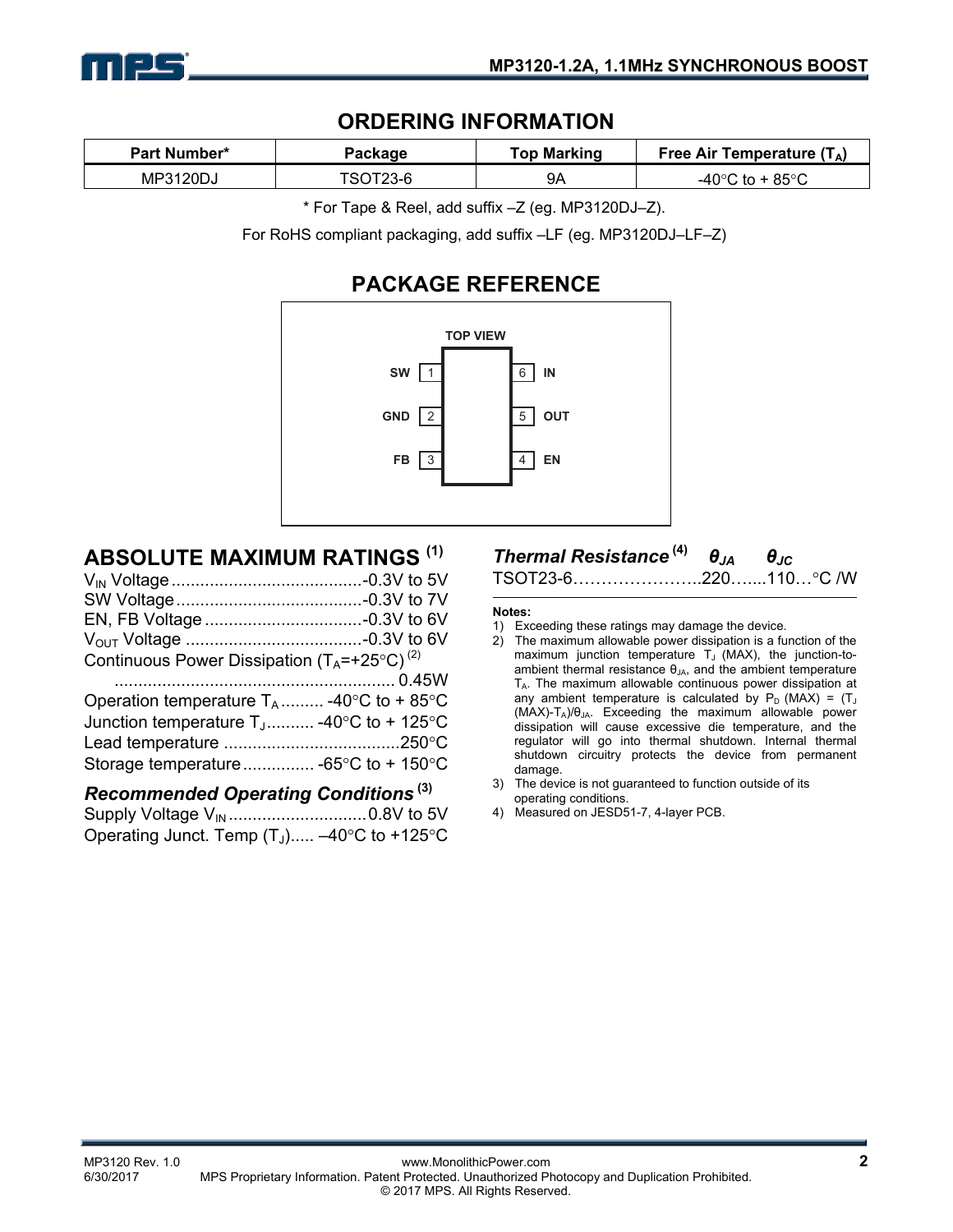

# **ELECTRICAL CHARACTERISTICS**

V<sub>IN</sub> =1.8V, V<sub>OUT</sub>=5V. T<sub>A</sub>=25°C. V<sub>EN</sub>=5V, unless otherwise noted.

| <b>Parameters</b>                        | <b>Symbol</b>            | <b>Condition</b>                                                      | <b>Min</b> | Typ  | <b>Max</b> | <b>Units</b>  |
|------------------------------------------|--------------------------|-----------------------------------------------------------------------|------------|------|------------|---------------|
| Minimum Startup Voltage                  | $V_{ST}$                 | $V_{OUT} = 0V$                                                        |            | 0.7  | 0.85       | V             |
| Minimum Operating Voltage <sup>(5)</sup> | $V_{IN}$                 | $V_{EN} = V_{IN}$                                                     |            | 0.3  | 0.52       | $\vee$        |
| Feedback Voltage                         | $V_{FB}$                 |                                                                       | 1.17       | 1.21 | 1.25       | $\vee$        |
| Feedback Input Current                   | $I_{FB}$                 | $V_{FB} = 1.2V$                                                       |            | 0.9  | 100        | nA            |
| Quiescent Current (Active)               | $I_{\mathsf{Q}}$         | Measured<br>$V_{OUT}$ ,<br>on<br>$V_{FB} = 1.3V$ ,<br>No<br>Switching |            | 470  | 600        | μA            |
| Quiescent Current(Shutdown)              | IQ_SHDN                  | Measured<br>$V_{IN}$<br>on<br>VOUT=0V                                 |            | 0.1  | 1          | uA            |
| <b>NMOS Switch On Resistance</b>         | $R_{N-MOS(0n)}$          |                                                                       |            | 290  |            | $m\Omega$     |
| <b>PMOS Switch On Resistance</b>         | $R_{P\text{-MOS(0n)}}$   |                                                                       |            | 530  |            | $m\Omega$     |
| <b>NMOS Switch Leakage</b>               |                          | $V_{SW} = V_{IN} = 6V$                                                |            | 0.1  | 5          | uA            |
| <b>PMOS Switch Leakage</b>               |                          | $V_{SW} = 0V$ , $V_{OUT} = 6V$                                        |            | 0.1  | 1          | uA            |
| <b>NMOS Current Limit</b>                | ILIM(close)              |                                                                       |            | 1.2  |            | A             |
| <b>PMOS Current Limit</b>                | $I_{LIM(open)}$          |                                                                       |            | 1.2  |            | A             |
| Maximum Duty Cycle                       | $D_{MAX}$                | $V_{FB} = 1.1V$                                                       | 85         | 91.5 | 98         | $\frac{0}{0}$ |
| Minimum On Time                          | $T_{(on)min}$            |                                                                       |            | 120  |            | ns            |
| <b>Switching Frequency</b>               | $\mathsf{f}_\mathsf{SW}$ |                                                                       | 865        | 1050 | 1155       | kHz           |
| EN Input High                            | $V_{EN}$                 |                                                                       | 0.7        |      |            | V             |
| EN Input Low                             | $V_{EN}$                 |                                                                       |            |      | 0.15       | $\vee$        |
| Soft-Start Time                          | $T_S$                    |                                                                       | 0.7        | 1.6  | 2.6        | ms            |

#### **Notes:**

5) Minimum  $V_{IN}$  operation after start-up is limited by the battery's ability to provide the necessary power as it enters a deeply discharged state.

## **PIN FUNCTIONS**

| Pin#          | <b>Name</b> | <b>Pin Function</b>                                                                                                                                                                                                                               |
|---------------|-------------|---------------------------------------------------------------------------------------------------------------------------------------------------------------------------------------------------------------------------------------------------|
|               | <b>SW</b>   | Output switch node. SW is the drain of the internal N-Channel and P-Channel<br>MOSFETs. Connect the inductor to SW to complete the step-up converter.                                                                                             |
| $\mathcal{P}$ | <b>GND</b>  | Ground                                                                                                                                                                                                                                            |
| 3             | FB.         | Feedback input to the error amplifier. Connect resistor divider to this pin. The output<br>voltage can be adjusted from 2.5V to 5V by: $V_{OUT} = 1.2V^*$ [1 + (R1/R2)]                                                                           |
| 4             | <b>EN</b>   | Regulator on/off control input. A logic high input ( $V_{EN}$ >0.5V) turns on the regulator. A<br>logic low input ( $V_{EN}$ <0.17V) turns off the regulator.                                                                                     |
| 5             | <b>OUT</b>  | Output node. OUT is the source of the P-Channel MOSFET. Connect the OUT pin to<br>the output of the converter. The output capacitor must be as close as possible to the<br>IC and provide shortest PCB trace loop between IC OUT pin and GND pin. |
| 6             | ΙN          | Input node                                                                                                                                                                                                                                        |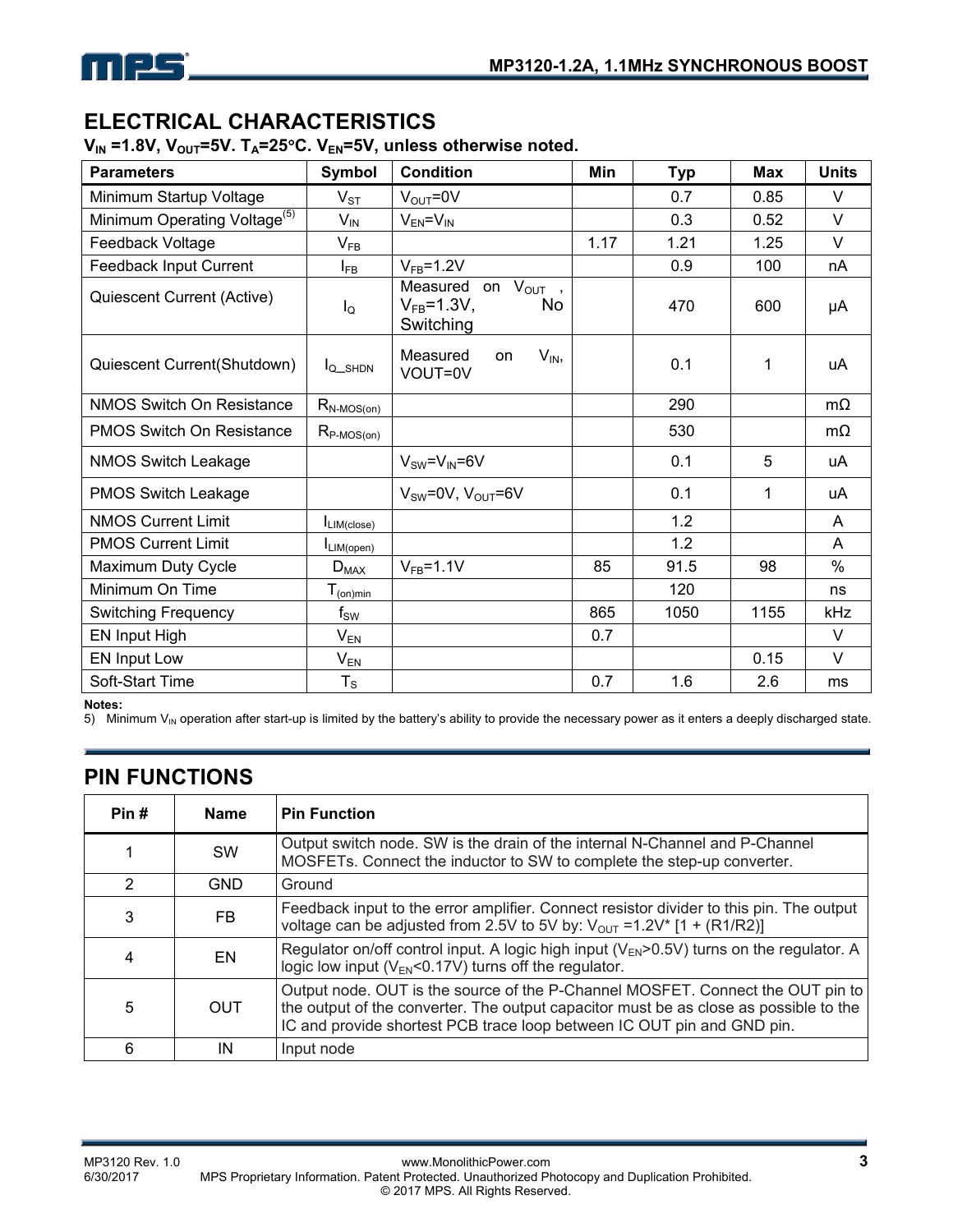

## **TYPICAL PERFORMANCE CHARACTERISTICS**





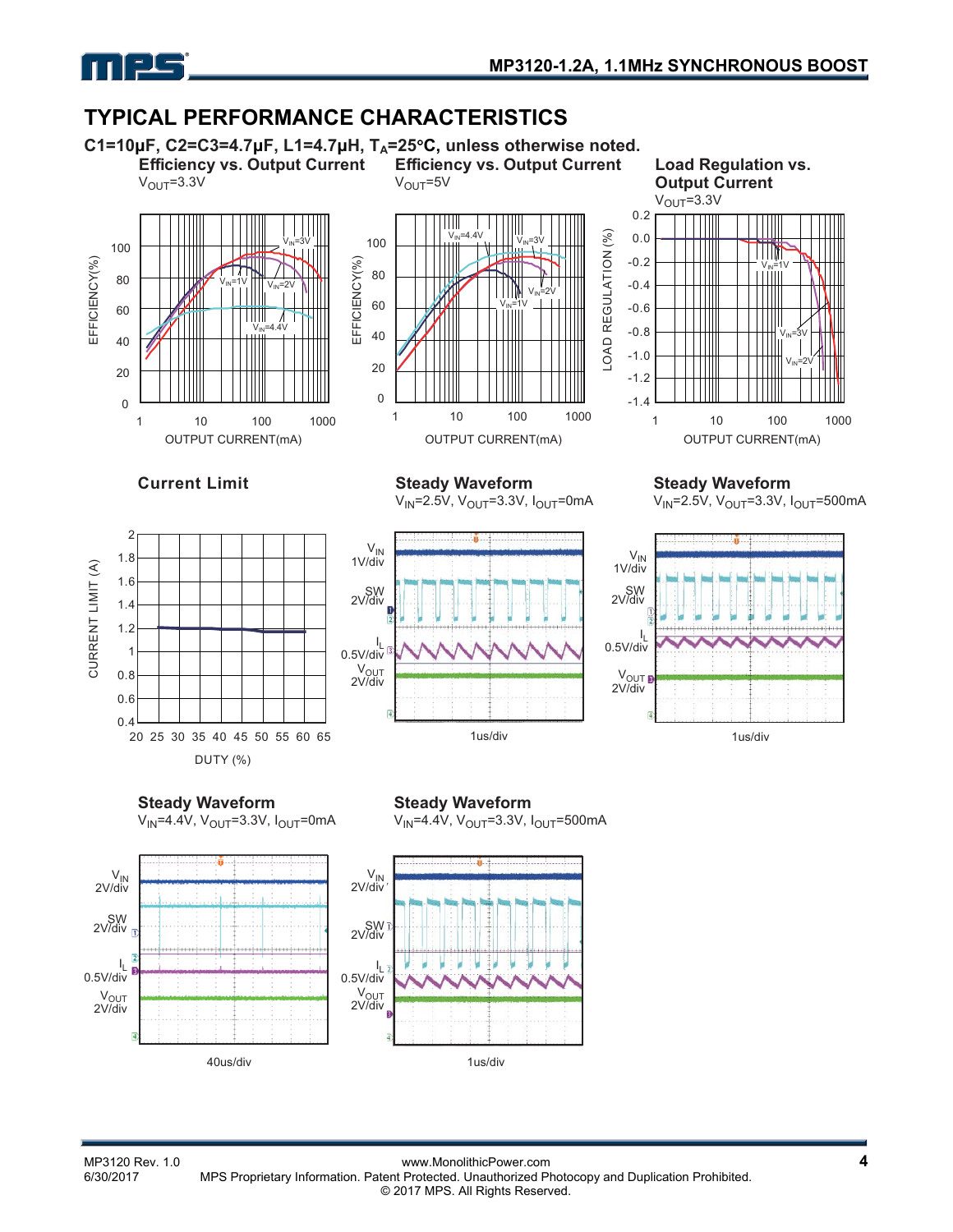

# **TYPICAL PERFORMANCE CHARACTERISTICS** *(continued)*

**C1=10μF, C2=C3=4.7μF, L1=4.7μH, TA=25C, unless otherwise noted.** 





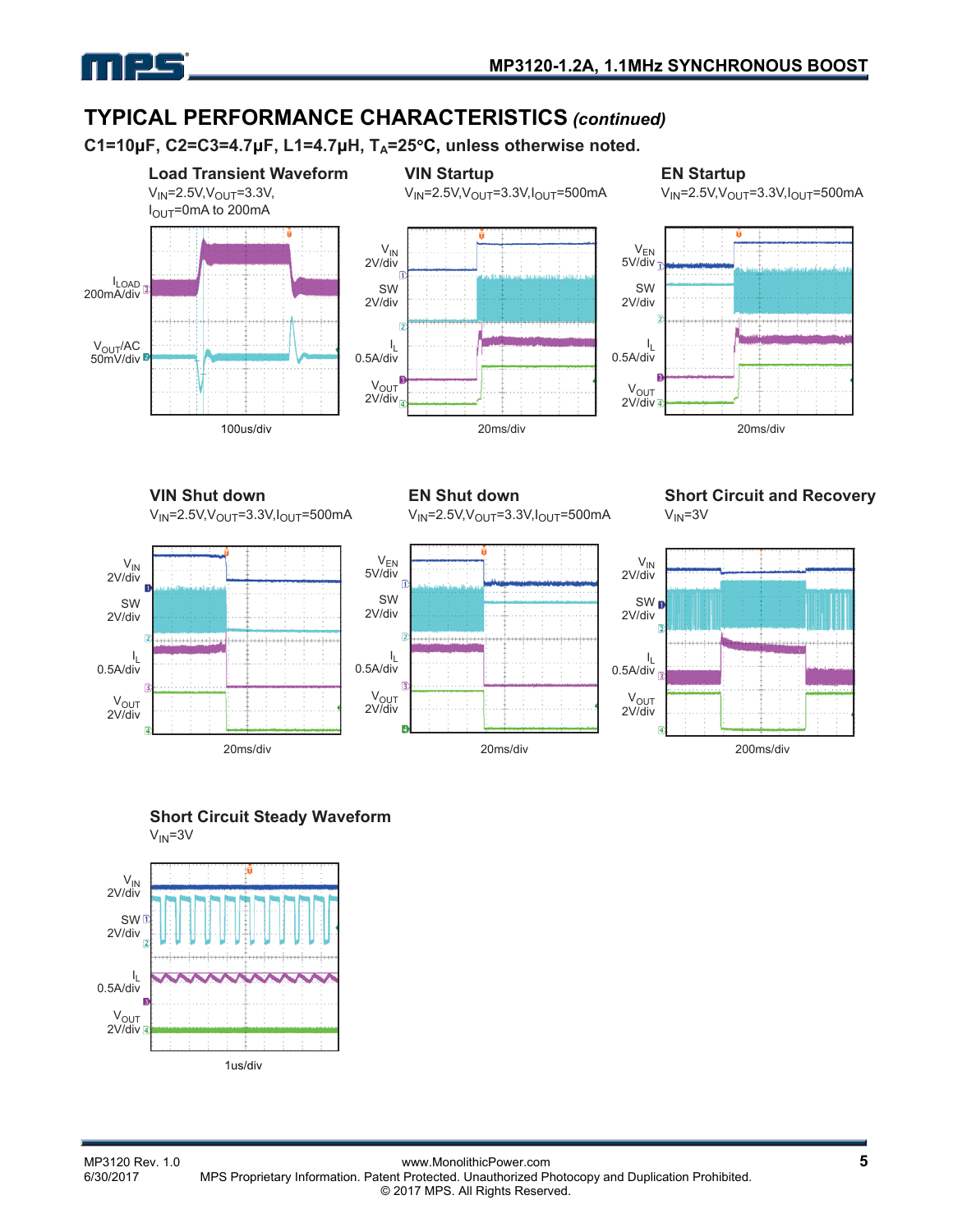



### **BLOCK DIAGRAM**

# **OPERATION**

The MP3120 is a 1.1MHz synchronous boost converter housed in a TSOT-23 package, it is able to operate from an input voltage as low as 0.8V. The device features fixed frequency, current mode PWM control, true output disconnection, and short circuit protection. Detailed descriptions of the different operating modes can be seen as follow. Operation can be best understood by referring to the Function Block Diagram.

#### **Low Voltage Start-Up**

The MP3120 includes an independent start-up oscillator designed to start up at input voltage of 0.8V.In this mode, the IC operates with about 65% duty cycle and open-loop. Once the output voltage exceeds 2.3V, the start-up circuit is disabled and normal close-loop PWM operation is initiated. In normal mode, the MP3120 is powered by  $V_{\text{OUT}}$  instead of  $V_{\text{IN}}$ . This feature allows the battery voltage to drop even below 0.8V without affecting the circuit operation. The only limiting factor in the application becomes the ability of the battery to supply sufficient energy to

the output. Soft-start and inrush current limiting are provided during start-up as well as normal mode operation.

#### **Device Enable**

The device starts to work when EN is higher than 0.5V. And it shuts down when EN is lower than 0.17V. In shutdown mode, the regulator stops switching, all internal control circuit is off, and the load is disconnected from the input.

#### **Error Amp**

The error amplifier is an internally compensated transconductance type amplifier. The internal 1.2V reference voltage is compared with the voltage at the FB pin to generate an error signal at the output of the error amplifier.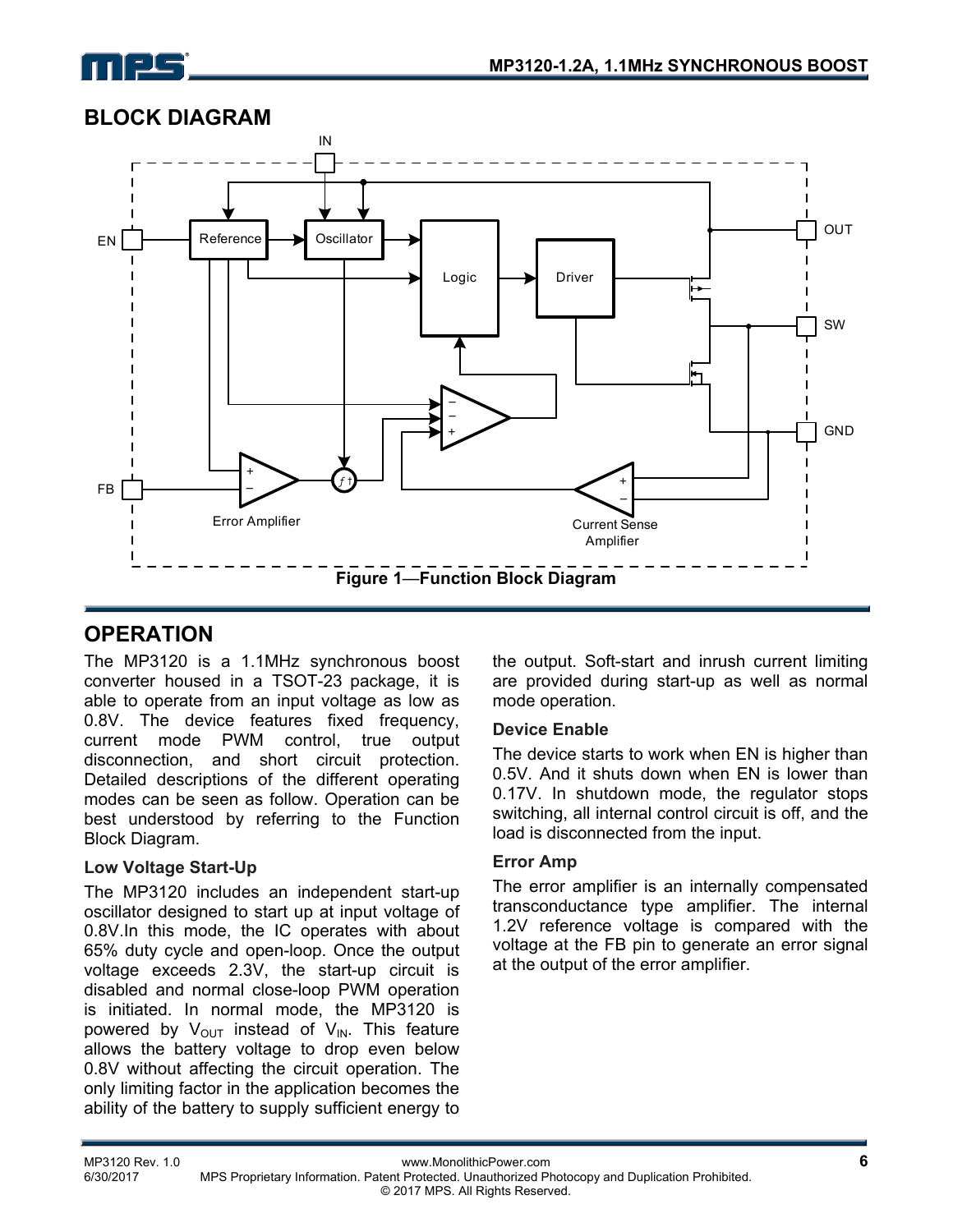

### **Current Sensing**

Lossless current sensor converts the N-MOS switch current signal to a voltage signal and it is summed with the internal slope compensation.

The summed signal is compared with the error amplifier output to provide a series of PWM signal. The current limit threshold is about 1.2A which is independent of input and output voltage. The switch current signal is blanked for 60ns to enhance noise rejection.

#### **Synchronous Rectifier**

The P-MOS synchronous rectifier is only enabled when  $V_{\text{OUT}}$  > (V<sub>IN</sub> + 0.1V) and the FB pin is above 800mV.

#### **Thermal Shutdown**

An internal temperature monitor will start to reduce the peak current limit if the die temperature exceeds 125ºC. If the die temperature continues to rise and reaches to 160ºC, the part will thermally shutdown, all switches will be turned off. The part will be enabled again when the die temperature drops by about 20ºC.

#### **Output Disconnect and Inrush Current Limiting**

The MP3120 is designed to allow true output disconnect by eliminating body diode conduction of the internal PMOS rectifier. This allows VOUT to go to zero volts during shutdown, and drawing zero current from the input source. It also allows for inrush current limiting during start-up, minimizing surge currents from the input. Note that to obtain the advantage of output disconnect, there must be no external schottky diode connected between the SW pin and OUT pin.

Board layout is extremely critical to minimize voltage spike on SW pin caused by stray inductance. Keep the output filter capacitors as close as possible to the OUT pin and use very low ESR/ESL ceramic capacitors tied to a good ground plane.

#### **Short Circuit Protection**

Unlike most boost converters, the MP3120 allows the output to be short circuit due to the output disconnect feature. The device incorporates internal features such as current limit feedback, thermal regulation and thermal shutdown to prevent the chip from burning out caused by excessive overload or short circuit. In the event of a short circuit, the current limit reduces to a smaller value. The thermal protection circuit also functions in addition to the current limit in case of the device temperature rise up to above 125ºC.

#### **V<sub>OUT</sub>< V<sub>IN</sub> Operation**

The MP3120 maintains the output voltage to be regulated even if the input voltage is above the output voltage. In this mode the P-MOS no longer acts as a low impedance switch, there will be more power dissipation within the IC. This will cause a sharp drop in the efficiency. The maximum output current should be limited in order to maintain an acceptable junction temperature.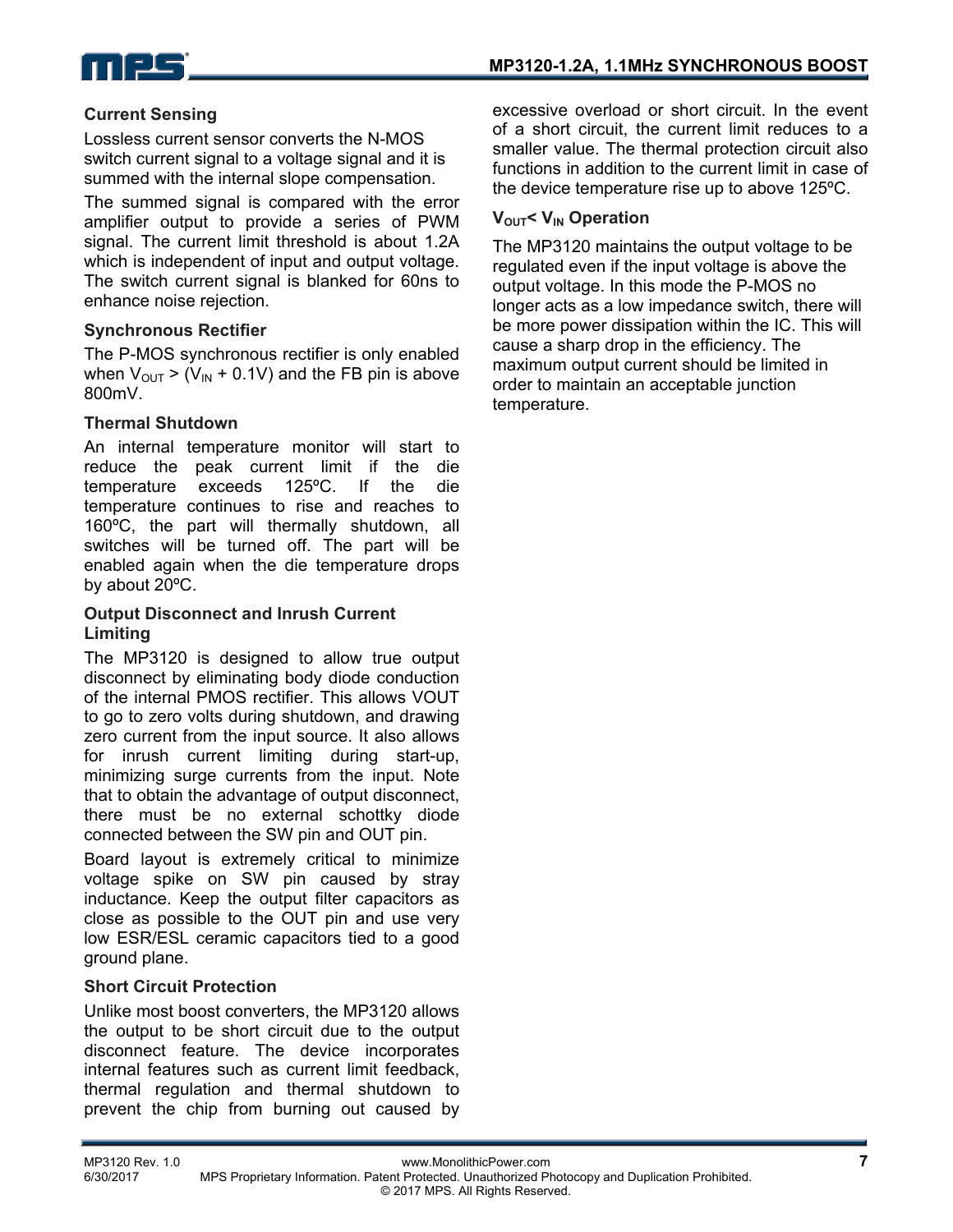

### **APPLICATION INFORMATION**

#### **Setting the Output Voltage**

The external voltage divider from OUT to GND programs the output voltage via FB from 2.5V to 5V according to the formula:

$$
V_{\text{OUT}} = 1.2 V \times \left(1 + \frac{R1}{R2}\right)
$$

#### **Setting the Inductor**

The inductor with 1.6A current rating and low DC resistance is recommended. The inductance value can be calculated from the following formula:

$$
L = \frac{V_{IN} \times (V_{OUT} - V_{IN})}{V_{OUT} \times \Delta i_L \times f_s}
$$

Where  $\Delta i_L$  is the inductor current ripple. It is recommended the inductor current ripple to be around 30%~50% of the input current.

#### **Setting the Input Capacitor**

The input capacitor (C1) is required to maintain the DC input voltage. Ceramic capacitors with low ESR/ESL types are recommended. The input voltage ripple can be estimated by:

$$
\Delta V_{IN} = \frac{V_{IN}}{8 \times f_s^2 \times L \times C_1} \times (1 - \frac{V_{IN}}{V_{OUT}})
$$

Typically, a 10μF X7R ceramic capacitor is recommended.

#### **Setting the Output Capacitor**

The output current to the step-up converter is discontinuous, therefore a capacitor is essential to supply the AC current to the load. Use low ESR capacitors for the best performance. Ceramic capacitors with X7R dielectrics are highly recommended because of their low ESR and small temperature coefficient. The output voltage ripple can be estimated by:

$$
\Delta V_{OUT} = \frac{V_{OUT}}{C_2 \times f_S \times R_L} \times (1 - \frac{V_{OUT}}{V_{OUT}})
$$

Typically, a 10μF X7R ceramic capacitor is recommended.

#### **RC Snubber Circuit**

When the chip is used in  $V_{\text{OUT}}=5V$  condition, a RC snubber should be added to protect the MOSFET from over voltage. The recommended parameters are R3=5.1Ω, C5=1nF. The circuit can be seen in Figure 2.



**Figure 2—V<sub>OUT</sub>=5V Typical Application Circuit**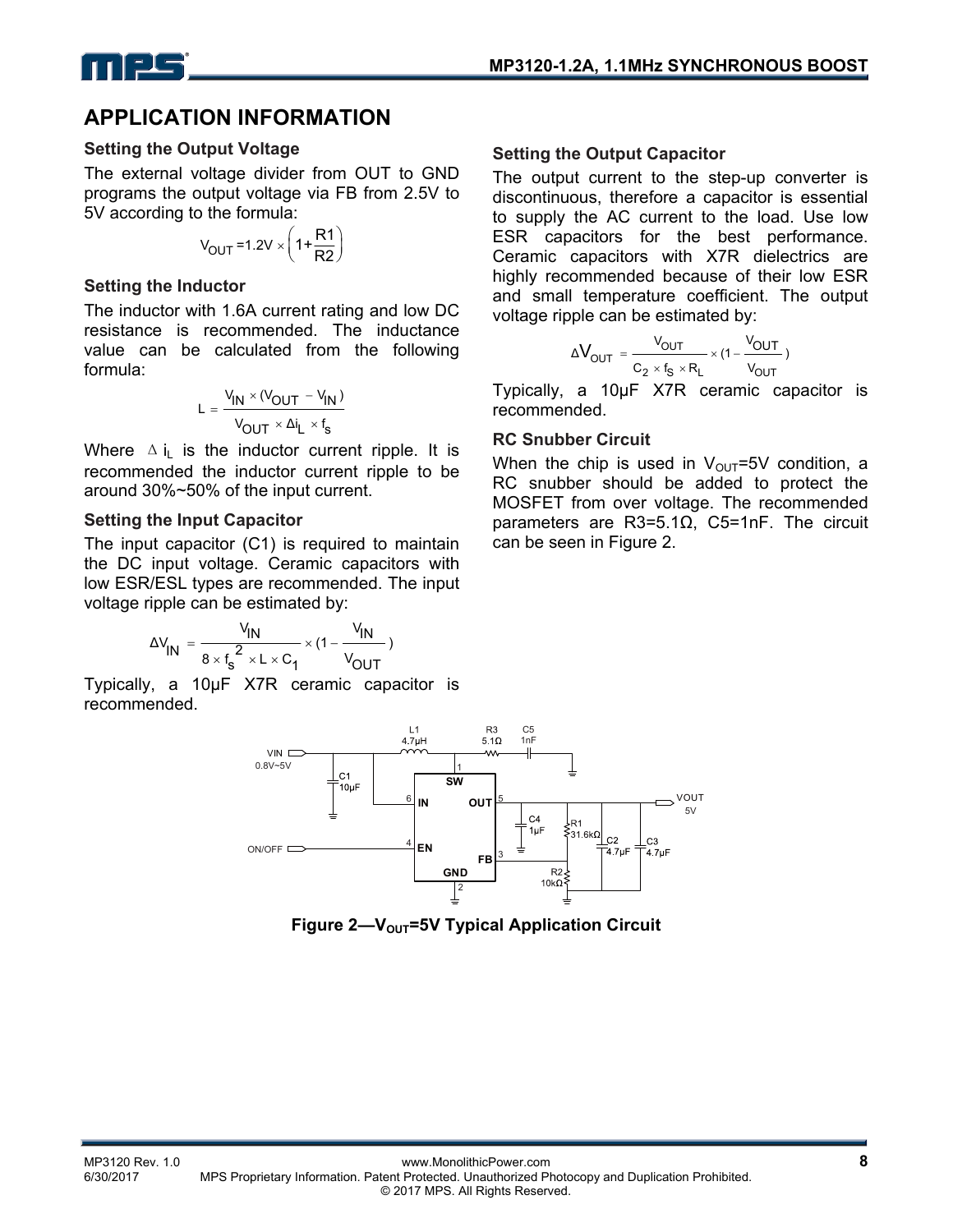

#### **PCB Layout**

PCB layout is very important to achieve stable operation. Please follow these guidelines and take Figure 3 for references.

- 1) The output capacitor should be placed as close as possible to IC and forms a smallest loop with IC SW and GND pins. as C4 shown in figure2.
- 2) Adding RC snubber circuit from SW pin to GND pin to reduce the SW spike in 5V application.
- 3) Route SW away from sensitive analog areas such as FB.